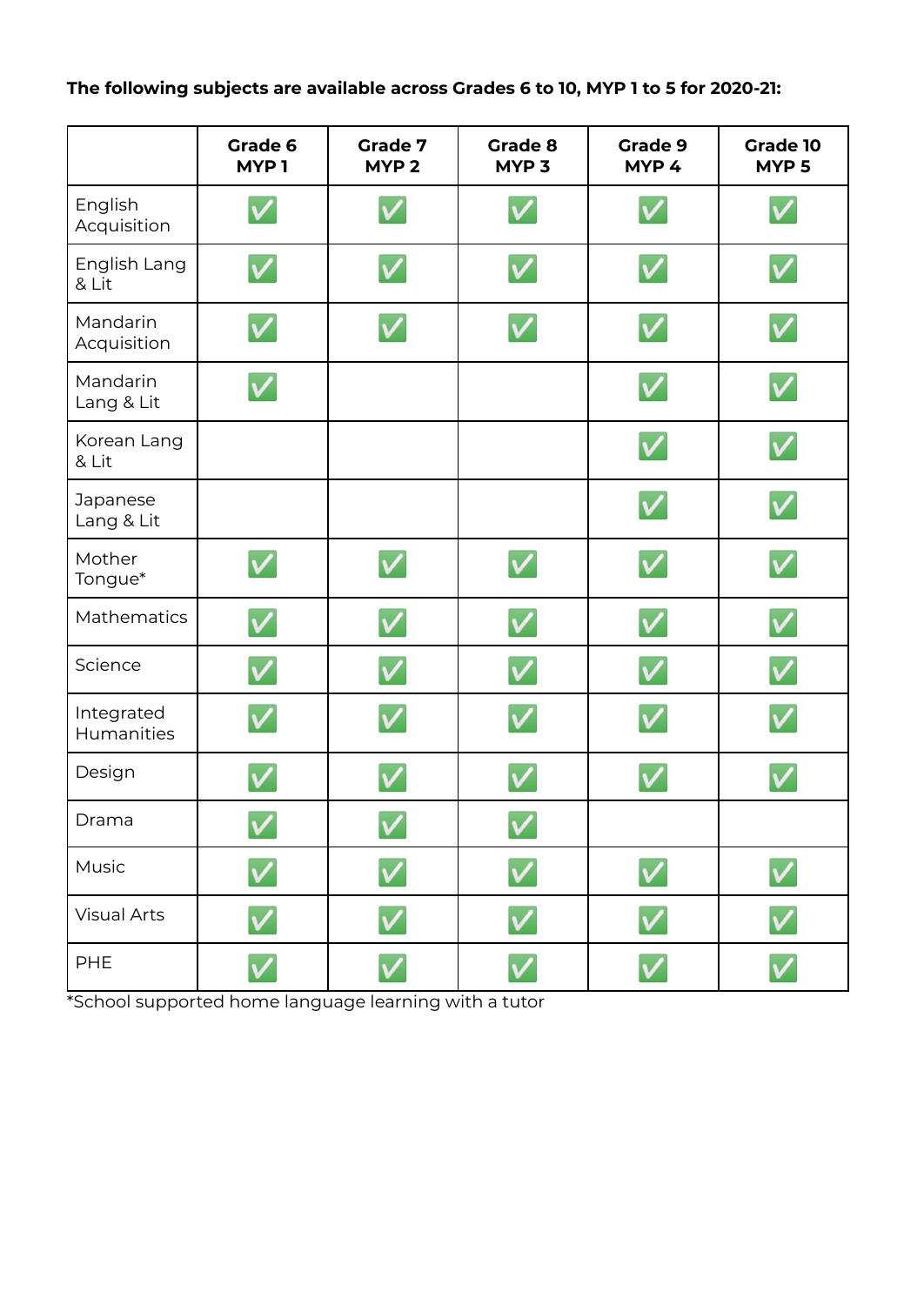## **The following subjects are available in the IB Diploma Programme for Grade 11 for 2020-21:**

| <b>Block 1</b>   | English Lang & Lit<br>(HL/SL)                                                        | English B (HL)                                                |                                                 |                          |
|------------------|--------------------------------------------------------------------------------------|---------------------------------------------------------------|-------------------------------------------------|--------------------------|
| <b>Block 2</b>   | Chinese Lang &<br>Lit $(HL/SL)$                                                      | Japanese Lang &<br>Lit (HL/SL)                                | Korean Lang & Lit<br>(HL/SL)                    | French Ab Initio<br>(SL) |
|                  | SSST (Self taught<br>language &<br>literature course<br>with a tutor)<br>$(SL/HL)$ . |                                                               |                                                 |                          |
| <b>Block 3</b>   | <b>Business</b><br>Management<br>(HL/SL)                                             | Economics<br>(HL/SL)                                          | Geography<br>(HL/SL)                            |                          |
| <b>Block 4</b>   | Biology (HL/SL)                                                                      | Physics (HL/SL)                                               | Environmental<br>Systems &<br>Societies (HL/SL) |                          |
| <b>Block 5</b>   | <b>Mathematics</b><br>Analysis &<br>Approaches<br>(HL/SL)                            | <b>Mathematics</b><br>Application &<br>Interpretation<br>(SL) |                                                 |                          |
| <b>Block 6</b>   | Visual Art (HL/SL)                                                                   | Music (HL/SL)                                                 | Chemistry<br>(HL/SL)                            |                          |
| All<br>students: | PHE                                                                                  |                                                               |                                                 |                          |

\*Students may only take one subject in each block